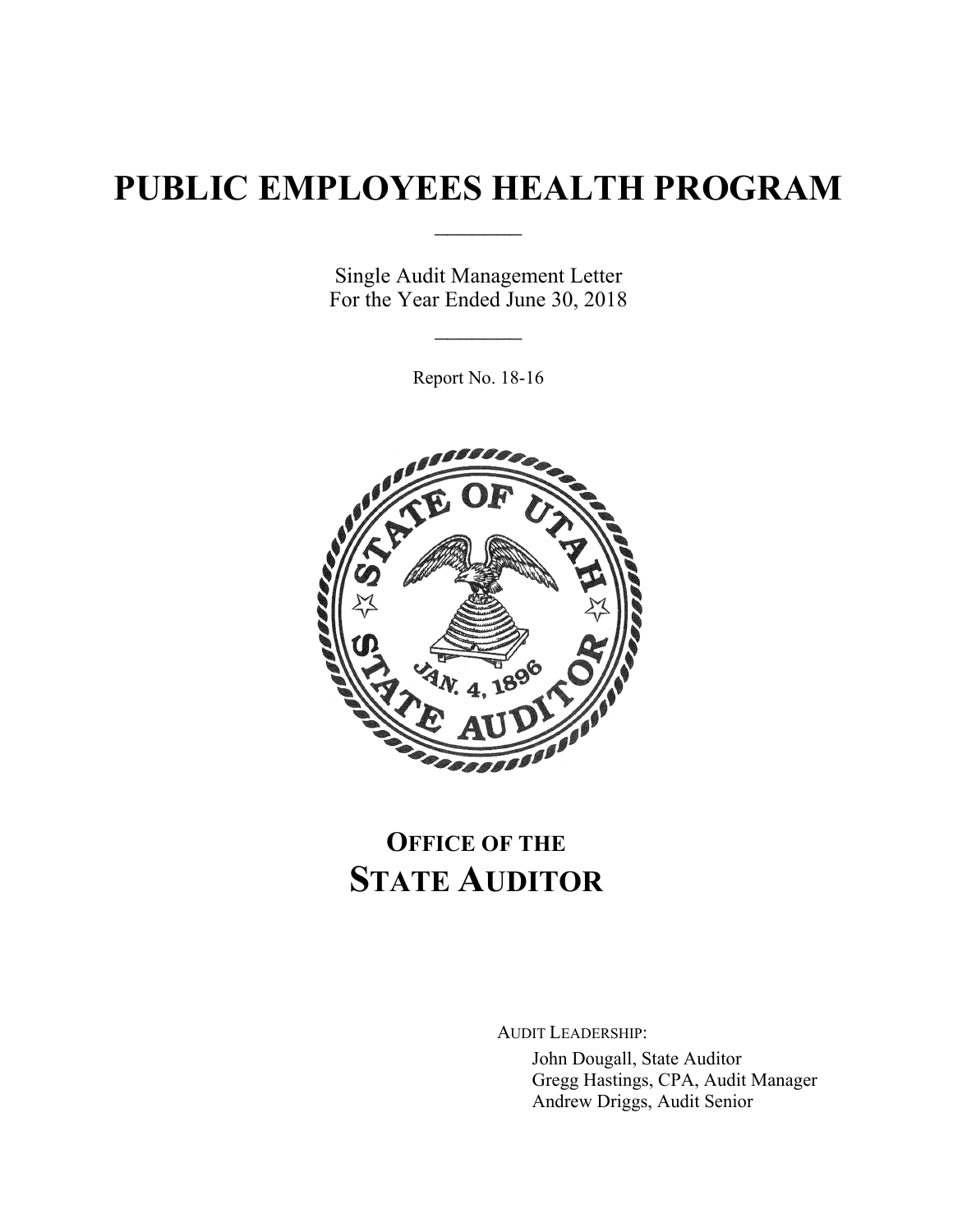# **PUBLIC EMPLOYEES HEALTH PROGRAM**

**Single Audit Management Letter**  FOR THE YEAR ENDED JUNE 30, 2018

## TABLE OF CONTENTS

|                                                                                                                            | Page |
|----------------------------------------------------------------------------------------------------------------------------|------|
| <b>SINGLE AUDIT MANAGEMENT LETTER</b>                                                                                      |      |
| <b>FINDING AND RECOMMENDATION:</b>                                                                                         |      |
| WORKING CAPITAL RESERVES IN EXCESS OF FEDERAL GUIDELINES<br>(Reportable Noncompliance – Federal Programs) (Repeat Finding) |      |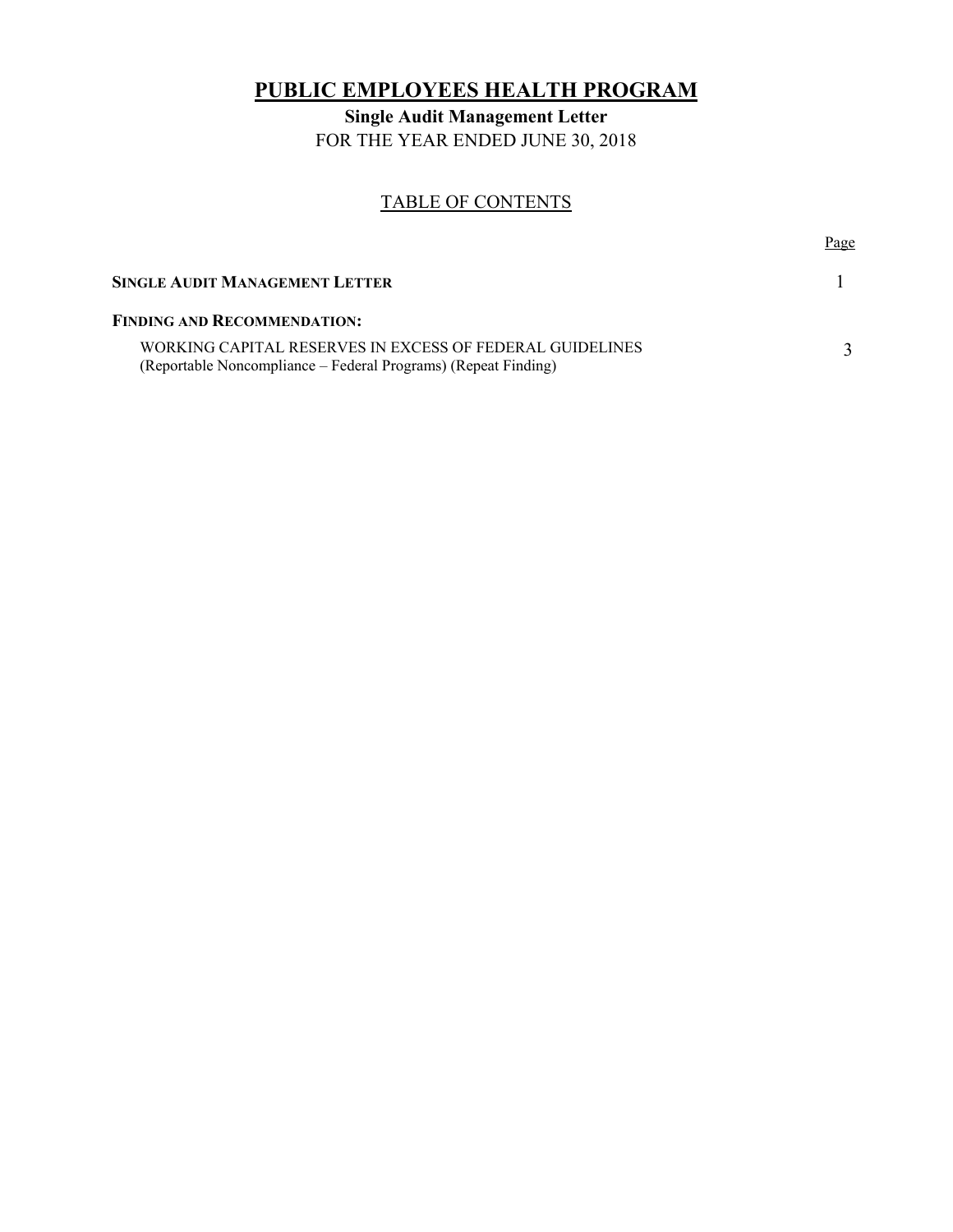

**OFFICE OF THE STATE AUDITOR**

# **SINGLE AUDIT MANAGEMENT LETTER NO. 18-16**

December 11, 2018

Mr. R. Chet Loftis, Director Public Employees Health Program 560 East 200 South SLC, Utah 84102-2099

Dear Mr. Loftis:

This management letter is issued as a result of the Public Employees Health Program's (PEHP's) portion of the statewide single audit for the year ended June 30, 2018, for which we tested PEHP's working capital reserves. Our final report on compliance and internal control over compliance issued to meet the reporting requirements of Title 2 U.S. *Code of Federal Regulations* (CFR) Part 200, *Uniform Administrative Requirements, Cost Principles, and Audit Requirements for Federal Awards* (Uniform Guidance) is issued under separate cover.

In planning and performing our audit of working capital reserves, we considered PEHP's compliance with the applicable types of compliance requirements as described in the *OMB Compliance Supplement* for the year ended June 30, 2018. We also considered PEHP's internal control over compliance with the requirements described above that could have a direct and material effect on working capital reserves in order to determine the auditing procedures that were appropriate in the circumstances for the purpose of expressing an opinion on compliance and to test and report on internal control over compliance in accordance with the Uniform Guidance, but not for the purpose of expressing an opinion on the effectiveness of internal control over compliance. Accordingly, we do not express an opinion on the effectiveness of PEHP's internal control over compliance.

A *deficiency in internal control over compliance* exists when the design or operation of a control over compliance does not allow management or employees, in the normal course of performing their assigned functions, to prevent or to detect and correct on a timely basis noncompliance with a type of compliance requirement of a federal program. A *material weakness in internal control over compliance* is a deficiency, or a combination of deficiencies, in internal control over compliance, such that there is a reasonable possibility that material noncompliance with a type of compliance requirement of a federal program will not be prevented, or detected and corrected on a timely basis. A *significant deficiency in internal control over compliance* is a deficiency, or a combination of deficiencies, in internal control over compliance that is less severe than a material weakness, yet important enough to merit attention by those charged with governance. We did not identify any deficiencies in PEHP's internal control that we consider to be material weaknesses.

Our consideration of internal control over compliance was for the limited purposes described in the second paragraph and was not designed to identify all deficiencies in internal control over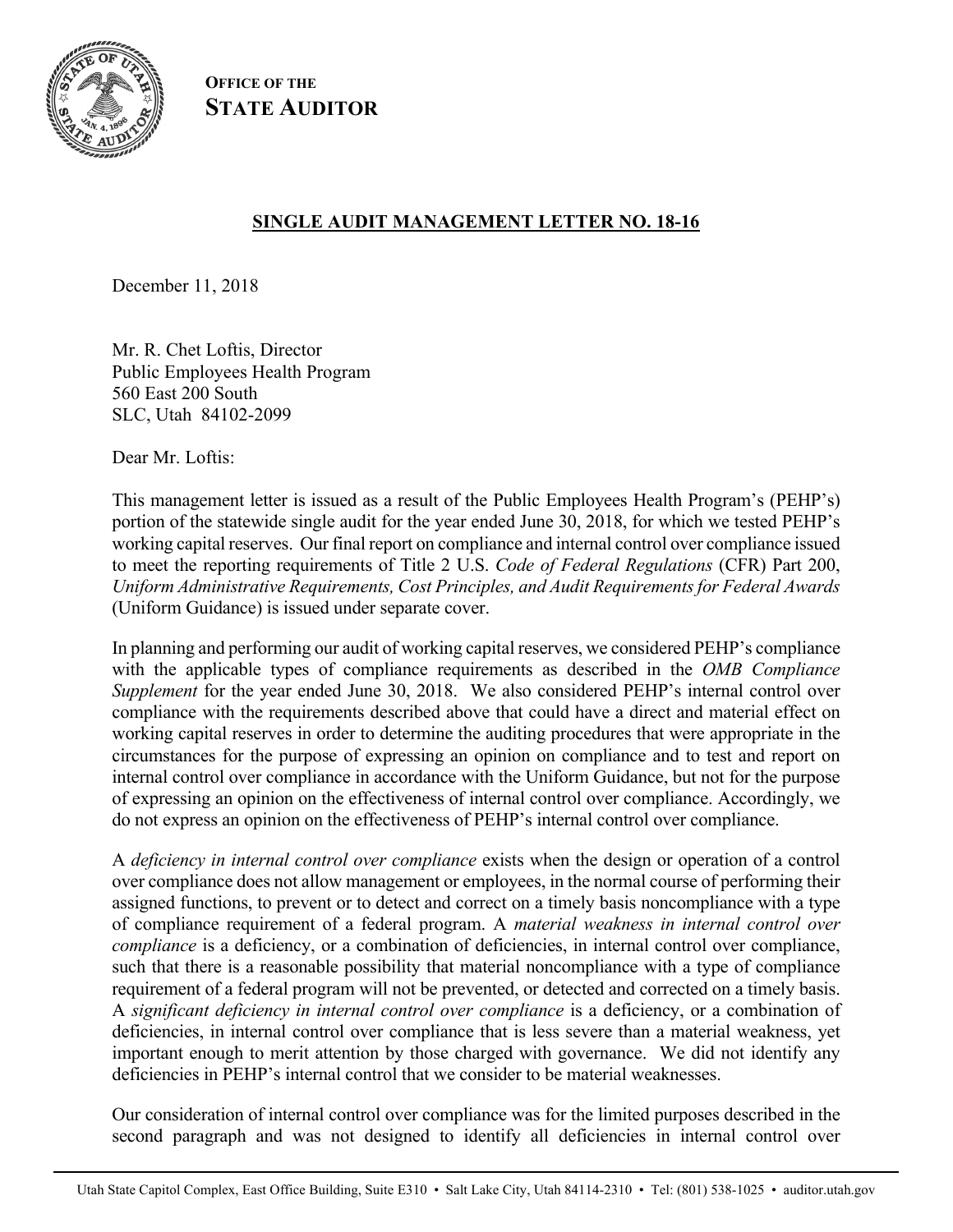compliance that might be material weaknesses or significant deficiencies and therefore, material weaknesses or significant deficiencies may exist that were not identified. In addition, because of inherent limitations in internal control, including the possibility of management override of controls, misstatements due to error or fraud may occur and not be detected by such controls.

We identified an instance of noncompliance which we are required to report under Uniform Guidance. This matter is described in the accompanying finding and recommendation.

PEHP's written response to and Corrective Action Plan for the finding identified in our audit were not subjected to the audit procedures applied in our audit and, accordingly, we express no opinion on them.

The purpose of this communication is solely to describe the scope of our testing of internal control over compliance and the results of that testing. Accordingly, this communication is not suitable for any other purpose.

We appreciate the courtesy and assistance extended to us by the personnel of PEHP during the course of our audit, and we look forward to a continuing professional relationship. If you have any questions, please contact me.

Sincerely,<br>Greggy Hastings

Gregg Hastings, CPA Audit Manager 801-808-0293 ghastings@utah.gov

cc: Rob Dolphin, CPA, CGMA, Controller, PEHP John Reidhead, Chief Financial Officer, State Division of Finance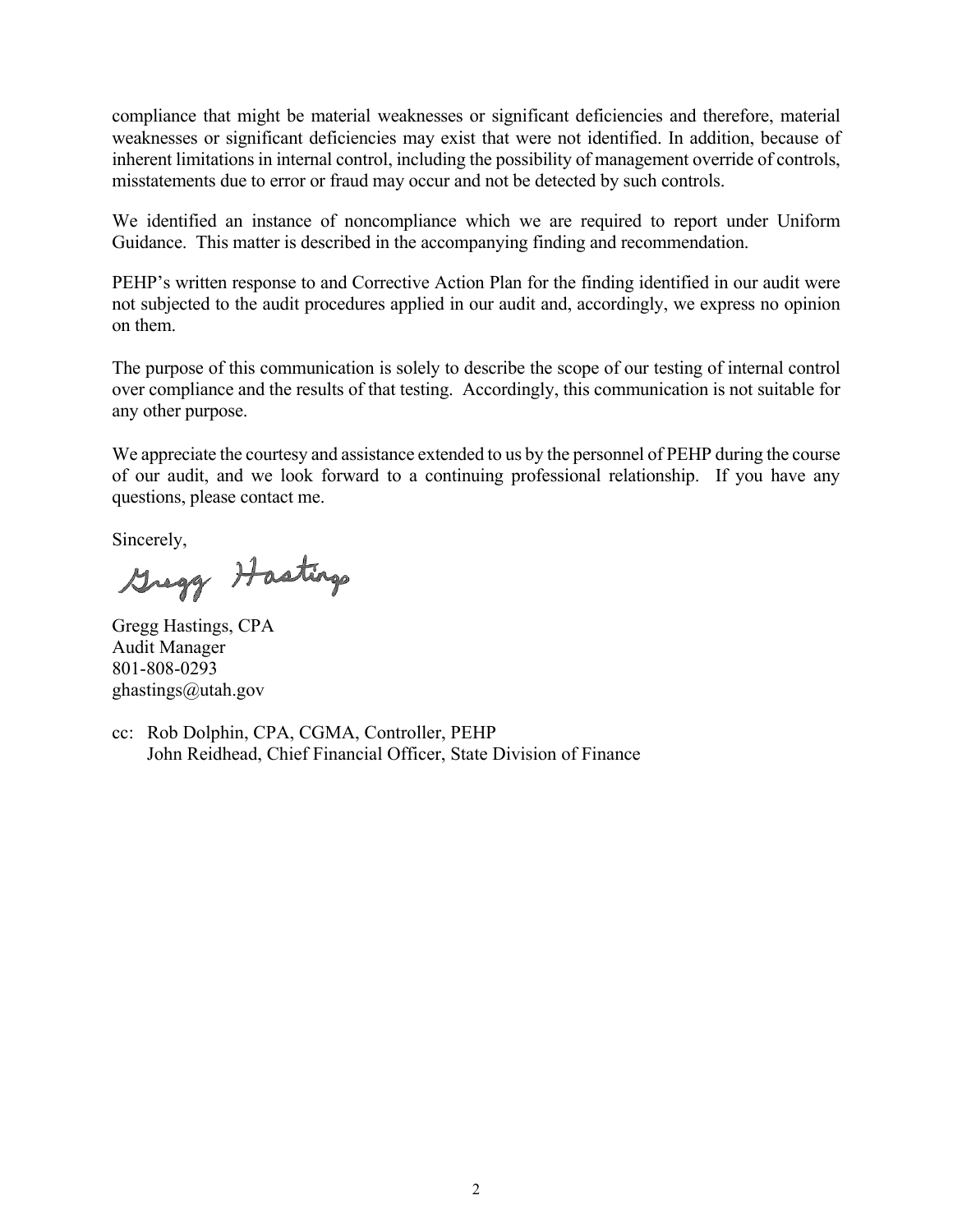### **WORKING CAPITAL RESERVES IN EXCESS OF FEDERAL GUIDELINES**

Federal Agencies: **Various**  CFDA Numbers and Titles: **Various**  Federal Award Numbers: **Various**  Questioned Costs: **Undeterminable** Pass-through Entity: N/A Prior Year Single Audit Report Finding Numbers: **2017-023, 2016-039; 2015-050; 2014-042; 2013-050; 12-53; 11-58**

As of June 30, 2018, the Public Employees Health Program (PEHP) held working capital reserves in excess of federal guidelines as follows:

|                      | Excess     |   | Excess       |
|----------------------|------------|---|--------------|
|                      | # of Days  |   | Amount       |
| Program              | in Reserve |   | in Reserve   |
| <b>State Medical</b> | 24         |   | \$21,094,250 |
| <b>State Dental</b>  | 6          | S | 273,786      |
| Long-Term Disability | 692        |   | 7,135,726    |
| Medicare Supplement  | 81         |   | 10,719,664   |

2 CFR part 200, Appendix V, paragraph G.2, generally allows for a working capital reserve as part of retained earnings of up to 60 days cash expenses for normal operating purposes. It is inherently difficult to accurately estimate expenses and their effect on working capital reserves when setting rates. Excess reserves could result in a federal liability since federal programs share an interest in the reserves.

### **Recommendation:**

**Depending on the business requirements, we recommend that PEHP reduce excess working capital reserves or obtain a waiver from the federal cost negotiator allowing for an increase in the number of days of working capital allowed to comply with federal guidelines.** 

### *PEHP's Response:*

*PEHP is aware the State Medical, State Dental, Long-Term Disability, and Medicare Supplement programs have reserves in excess of the federal guidelines. PEHP's plan to reduce these excess reserves over several years is going forward as approved by Cost Allocation Services.* 

### *Corrective Action Plan:*

*State Medical – As previously agreed with Cost Allocation Services (CAS), PEHP has submitted to CAS a proposed federal refund calculation for the excess reserve balance in this program as of June 30, 2017. CAS is still in the process of reviewing this calculation. For the fiscal year ending June 30, 2018, the state renewal rates were increased 6.5%. Due to favorable claim*